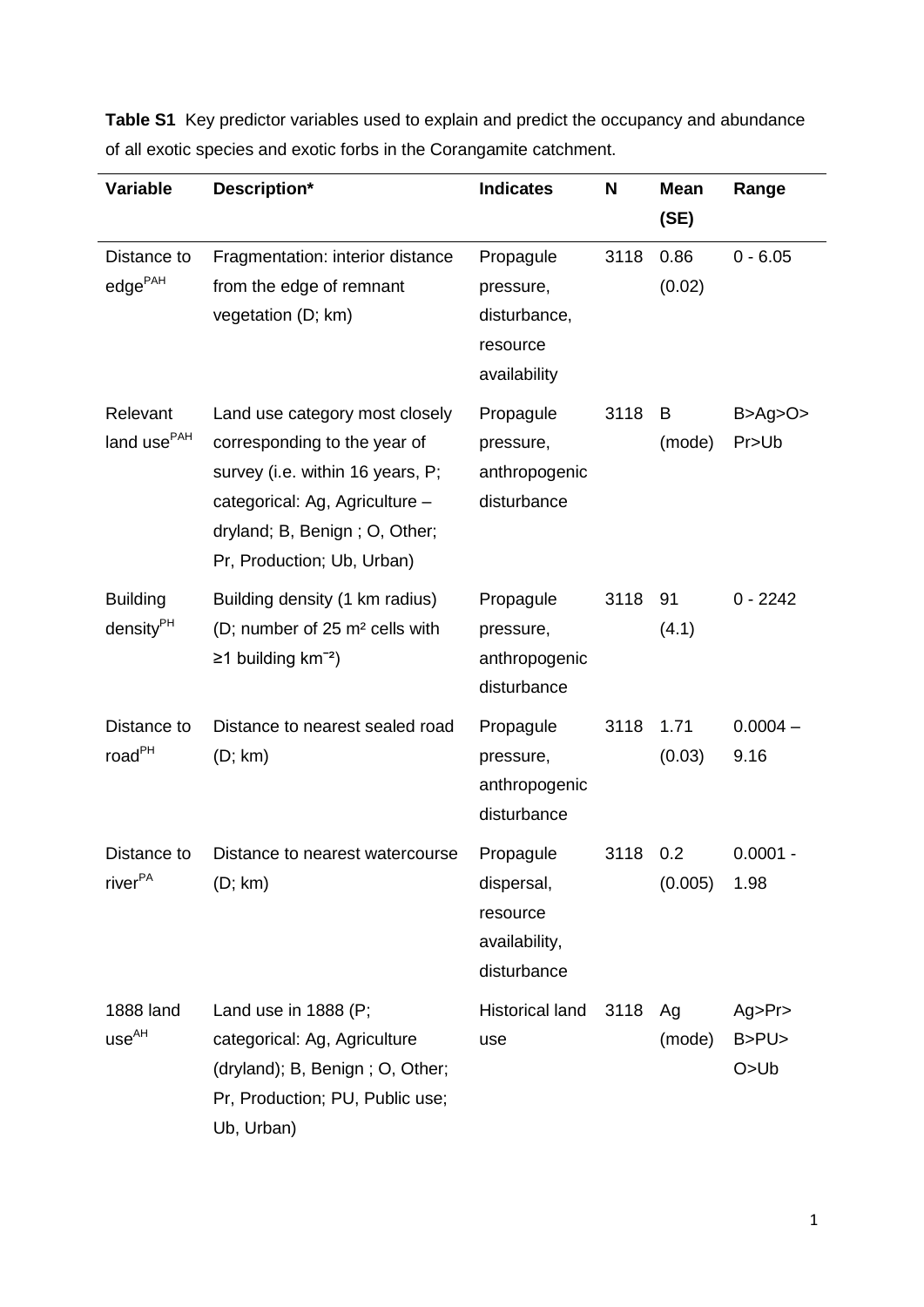| Summer<br>rainfall <sup>A</sup>   | <b>Precipitation in Warmest Quarter</b><br>(P; mm)                                                                                                                                                                                                      | Resource<br>availability,<br>physiological<br>tolerance,<br>growth rates | 3118 | 160<br>(0.9)     | 104 - 292                      |
|-----------------------------------|---------------------------------------------------------------------------------------------------------------------------------------------------------------------------------------------------------------------------------------------------------|--------------------------------------------------------------------------|------|------------------|--------------------------------|
| Wetness<br>index <sup>A</sup>     | Soil moisture: Topographic<br>Wetness Index (sensu Beven &<br>Kirby 1979) (P)                                                                                                                                                                           | Resource<br>availability,<br>physiological<br>tolerance,<br>growth rates | 3118 | 7.5<br>(0.02)    | $5.7 - 12.4$                   |
| ThorlnvPot <sup>A</sup>           | Soil characteristics: Ratio of the<br>inverse radioelement count of<br>Thorium and the radioelement<br>count of Potassium; relates to<br>soil texture (i.e. high value =<br>deep sand, low fertility; low<br>value = heavy clay, high fertility)<br>(P) | Soil<br>characteristics                                                  | 3118 | 499<br>(0.8)     | 275 - 587                      |
| Geology $^A$                      | Geology: environmental<br>description (D; categorical: IgEx,<br>Igneous Extrusive; IgIn, Igneous<br>Intrusive; IgInGran, Igneous<br>Intrusive (Granite I-type); Sed,<br>Sedimentary)                                                                    | Soil<br>characteristics                                                  | 3118 | Sed<br>(mode)    | Sed>IgEx><br>lgln><br>IgInGran |
| MaxTemp-<br>WarmestP <sup>A</sup> | Highest temperature of any<br>weekly maximum temperature<br>$(P; {}^oC)$                                                                                                                                                                                | Physiological<br>tolerance                                               | 3118 | 22.7<br>(0.03)   | $19.6 - 26.5$                  |
| MinTemp-<br>CollectP <sup>A</sup> | Coldest temperature of any<br>weekly minimum temperature<br>$(P; {}^oC)$                                                                                                                                                                                | Physiological<br>tolerance                                               | 3118 | 4.6<br>(0.02)    | $1.4 - 6.3$                    |
| Radiation<br>$(direct)^A$         | Direct Solar Radiation (P; Watts<br>$m^{-2}$ year <sup>-1</sup> )                                                                                                                                                                                       | Resource<br>availability                                                 | 3118 | 995009<br>(1137) | 549023 -<br>1158389            |
| Time since<br>fireAB              | Time since last wildfire (D; year)                                                                                                                                                                                                                      | Disturbance,<br>resource                                                 | 1560 | 31<br>(0.5)      | $0 - 67$                       |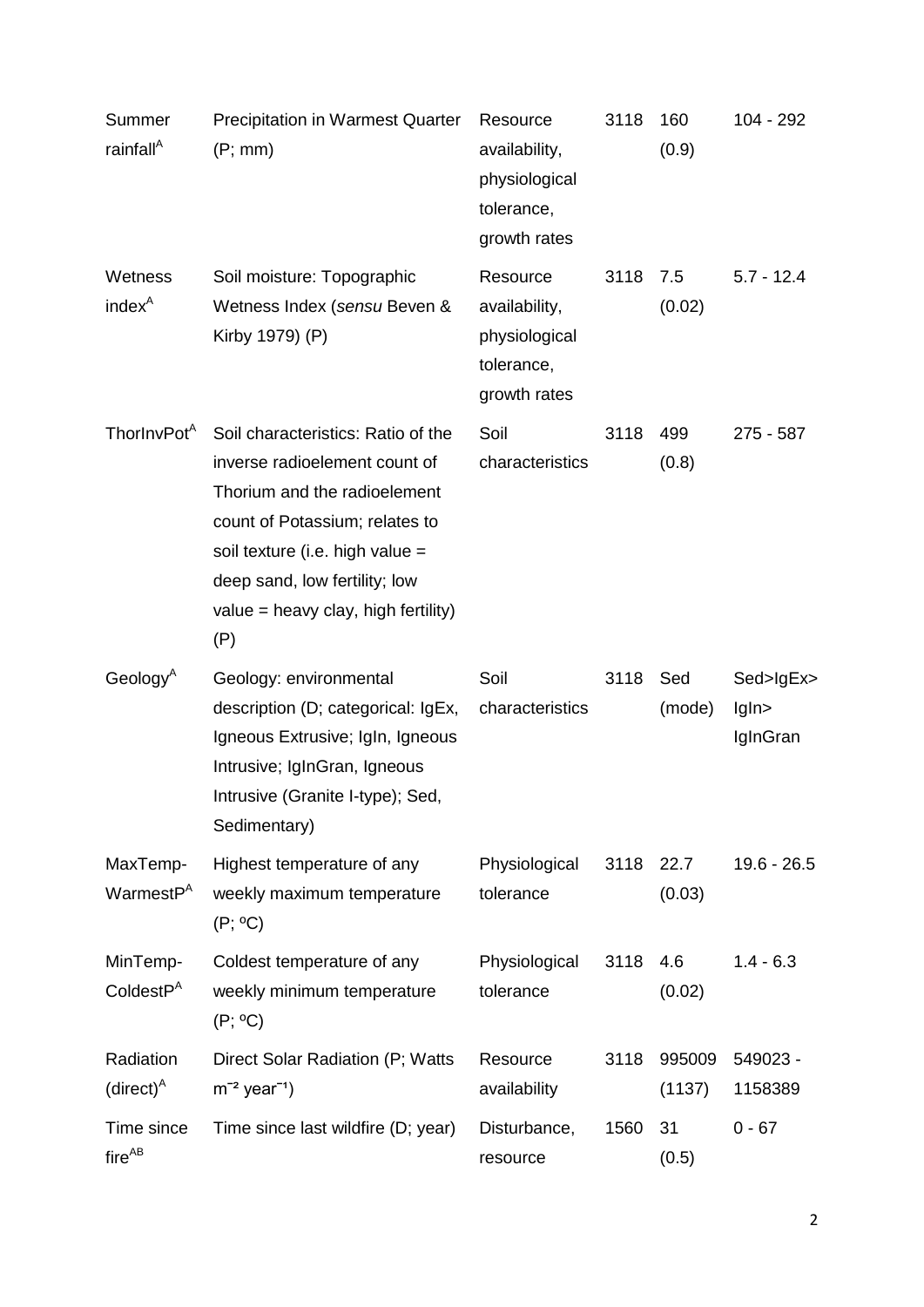|                              |                                                                                                                     | availability                                      |          |               |                   |
|------------------------------|---------------------------------------------------------------------------------------------------------------------|---------------------------------------------------|----------|---------------|-------------------|
| $V$ eg cover $B$             | Total vegetation foliar cover (P;<br>% of quadrat) <sup><math>\ddagger</math></sup>                                 | Productivity,<br>competition                      | 3118     | 141<br>(1.3)  | $3 - 609$         |
| Forb<br>cover <sup>B</sup> † | Total forb cover abundance (P;<br>% of quadrat) $\ddagger$                                                          | Habitat<br>suitability,<br>competition            | 2909     | 24<br>(0.6)   | $0.2 - 300$       |
| NDVI <sup>B</sup>            | Vegetation: Mean Normalised<br>Difference Vegetation Index<br>derived from LANDSAT 7 TM of<br>years 1989 – 2005 (P) | Productivity,<br>competition,<br>shading          | 3118 0.5 | (0.003)       | $-0.18 -$<br>0.76 |
| Survey<br>year               | Date vegetation quadrat was<br>surveyed (D; year)                                                                   | Time since<br>introduction,<br>time for<br>spread | 3118     | 1990<br>(0.1) | 1972 -<br>2006    |

\*P indicates that factor has a proximal (direct) influence, D indicates distal (indirect) influence; <sup>P</sup>Variable indicates propagule pressure; <sup>A</sup>Variable indicates abiotic conditions; <sup>B</sup>Variable indicates biotic characteristics; <sup>H</sup>Variable indicates human influence; †only included in forb models; ‡Multiple vegetation layers mean that foliar cover can exceed 100% of quadrat area. Beven, K. J. & Kirby, M. J. (1979) A physically-based, variable contributing area model of basin hydrology. *Hydrological Sciences Bulletin,* **24,** 43-69.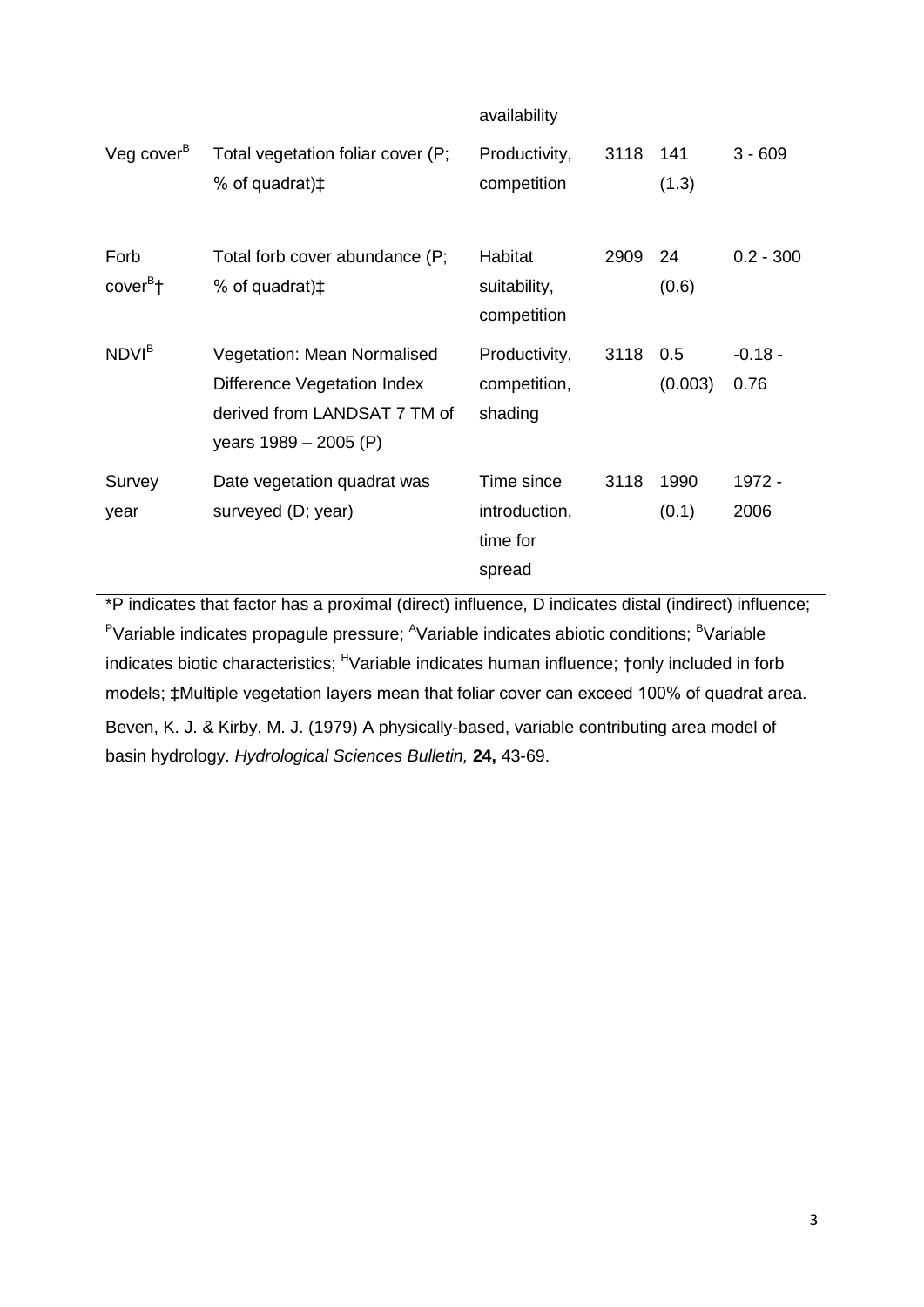**Table S2** Correlation matrix showing relationship among the environmental predictors. Values reported are the Pearson correlation coefficient. Strong correlations (>0.6) are in bold.

|                            | Veg<br>cover | Forb<br>cover | Survey<br>year | Summer<br>rainfall | Wetness<br>index | Thor<br>InvPot | <b>Building</b><br>density | <b>Distance</b><br>to edge | <b>Distance</b><br>to road | <b>Distance</b><br>to river | Time<br>since<br>fire | <b>NDVI</b> | MaxTemp<br>WarmestP | MinTemp<br>ColdestP |
|----------------------------|--------------|---------------|----------------|--------------------|------------------|----------------|----------------------------|----------------------------|----------------------------|-----------------------------|-----------------------|-------------|---------------------|---------------------|
| Forb cover                 | 0.43         |               |                |                    |                  |                |                            |                            |                            |                             |                       |             |                     |                     |
| Survey<br>year             | $-0.05$      | 0.04          |                |                    |                  |                |                            |                            |                            |                             |                       |             |                     |                     |
| Summer<br>rainfall         | 0.23         | $-0.09$       | $-0.35$        |                    |                  |                |                            |                            |                            |                             |                       |             |                     |                     |
| Wetness<br>index           | $-0.20$      | 0.17          | 0.18           | $-0.60$            |                  |                |                            |                            |                            |                             |                       |             |                     |                     |
| ThorlnvPot                 | 0.23         | $-0.06$       | $-0.24$        | 0.17               | 0.01             |                |                            |                            |                            |                             |                       |             |                     |                     |
| <b>Building</b><br>density | $-0.04$      | 0.07          | 0.09           | $-0.32$            | 0.23             | $-0.05$        |                            |                            |                            |                             |                       |             |                     |                     |
| Distance to<br>edge        | 0.32         | 0.16          | $-0.32$        | 0.61               | $-0.32$          | 0.11           | $-0.20$                    |                            |                            |                             |                       |             |                     |                     |
| Distance to<br>road        | 0.22         | 0.07          | $-0.28$        | 0.49               | $-0.36$          | 0.11           | $-0.27$                    | 0.75                       |                            |                             |                       |             |                     |                     |
| Distance to<br>river       | $-0.13$      | 0.05          | 0.11           | $-0.19$            | 0.31             | 0.11           | $-0.01$                    | $-0.14$                    | $-0.17$                    |                             |                       |             |                     |                     |
| Time since<br>fire         | 0.00         | $-0.01$       | $-0.27$        | 0.48               | $-0.22$          | 0.40           | $-0.50$                    | 0.17                       | 0.22                       | 0.21                        |                       |             |                     |                     |
| <b>NDVI</b>                | 0.30         | $-0.13$       | $-0.30$        | 0.67               | $-0.67$          | 0.13           | $-0.28$                    | 0.45                       | 0.44                       | $-0.34$                     | 0.41                  |             |                     |                     |
| MaxTemp<br>WarmestP        | $-0.26$      | 0.12          | 0.35           | $-0.88$            | 0.57             | $-0.35$        | 0.24                       | $-0.56$                    | $-0.43$                    | 0.14                        | $-0.48$               | $-0.65$     |                     |                     |
| MinTemp<br>ColdestP        | $-0.03$      | $-0.08$       | 0.12           | $-0.38$            | 0.20             | 0.26           | 0.27                       | $-0.35$                    | 0.4                        | 0.14                        | $-0.14$               | $-0.26$     | $-0.01$             |                     |
| Radiation<br>(direct)      | 0.00         | 0.09          | $-0.02$        | $-0.05$            | 0.26             | $-0.05$        | 0.02                       | 0.02                       | 0.02                       | 0.00                        | $-0.20$               | $-0.05$     | 0.15                | $-0.30$             |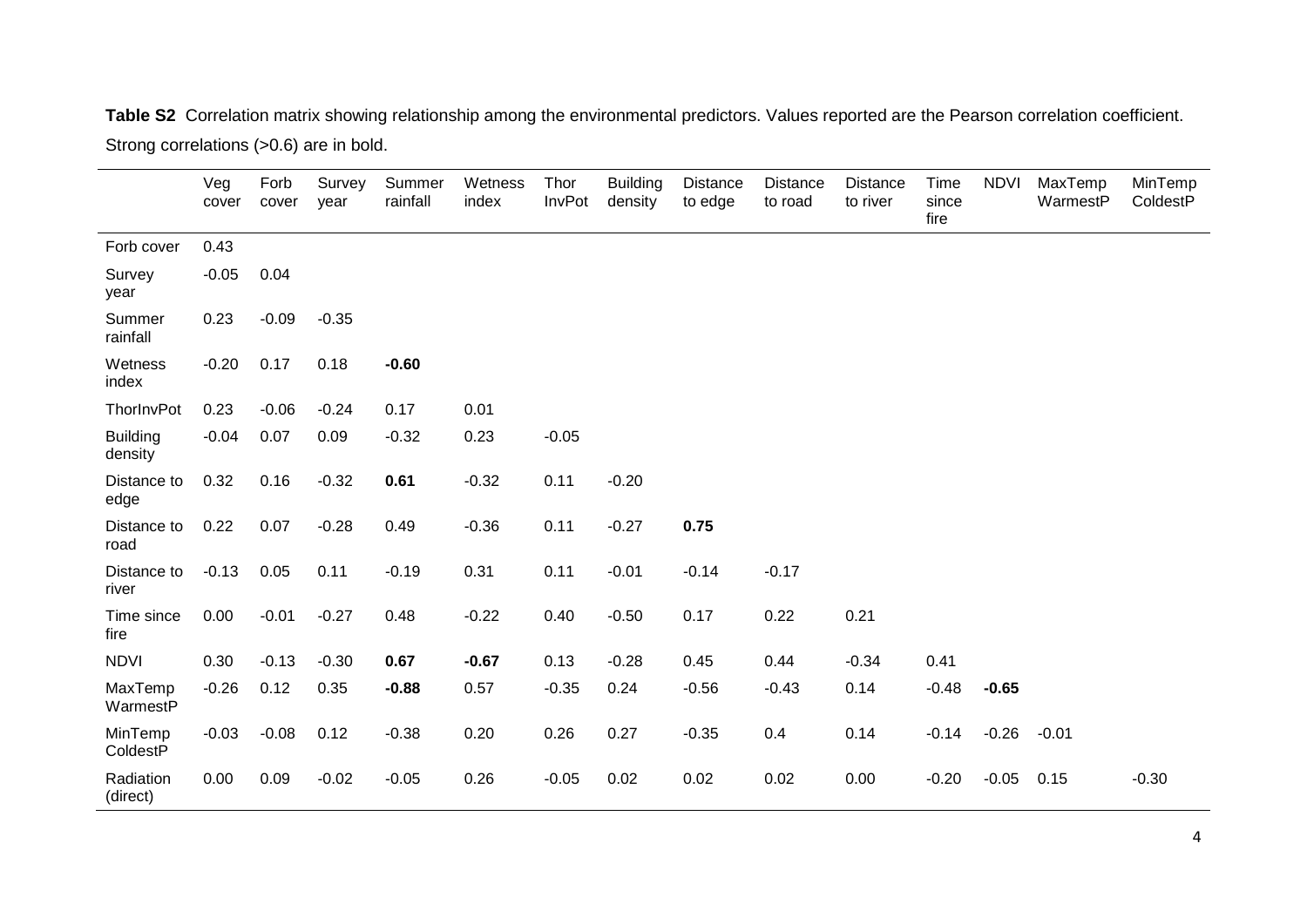**Figure S1** Partial dependence plots showing relationship between the 12 most influential predictor variables and fitted values of (a) the probability of all exotic species occupancy (logit-transformed), (b) all exotic species proportional cover (logit-transformed), (c) the probability of exotic forb occupancy (logit-transformed), and (d) exotic forb proportional cover (log<sub>10</sub>-transformed).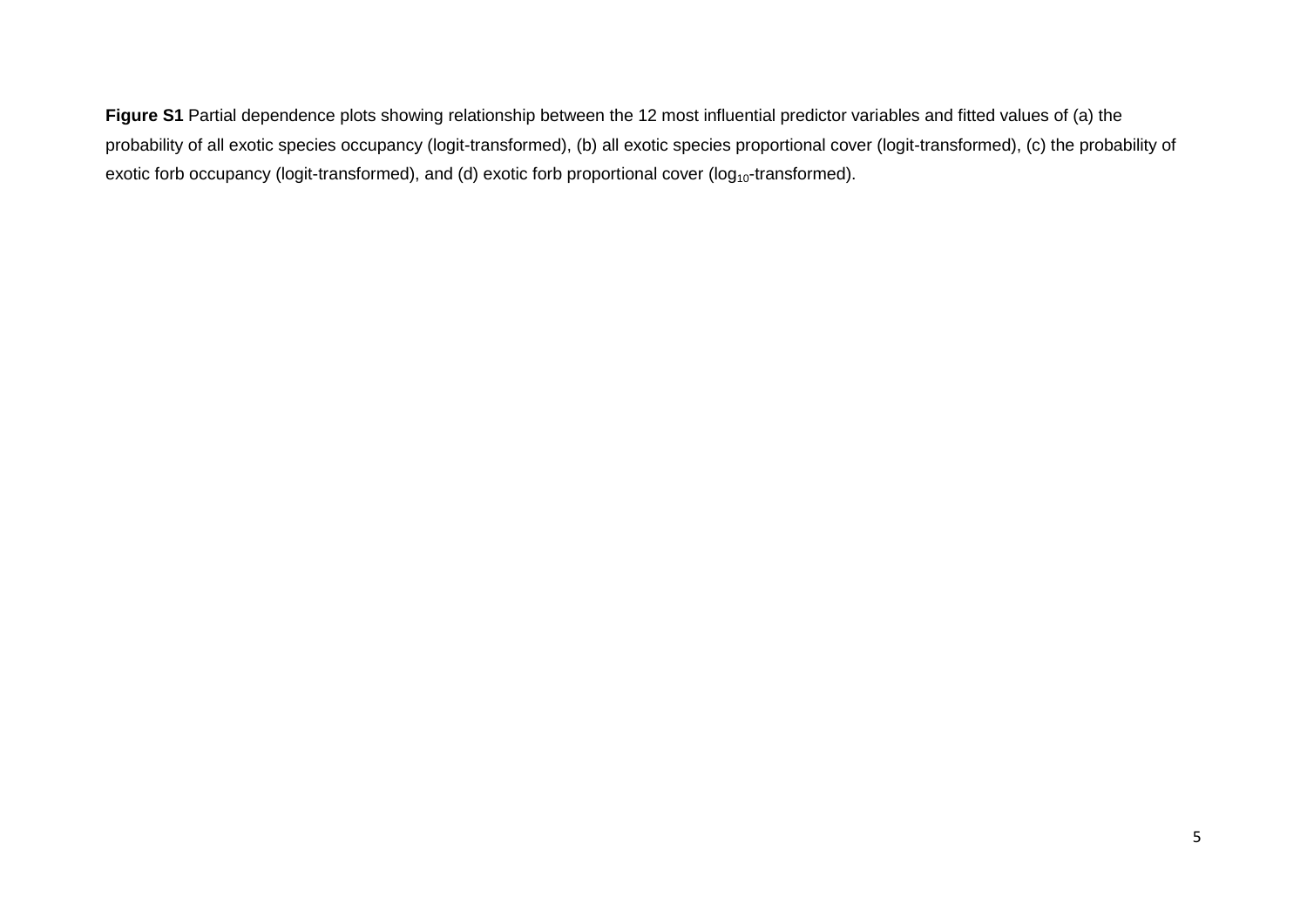

**Figure S1a**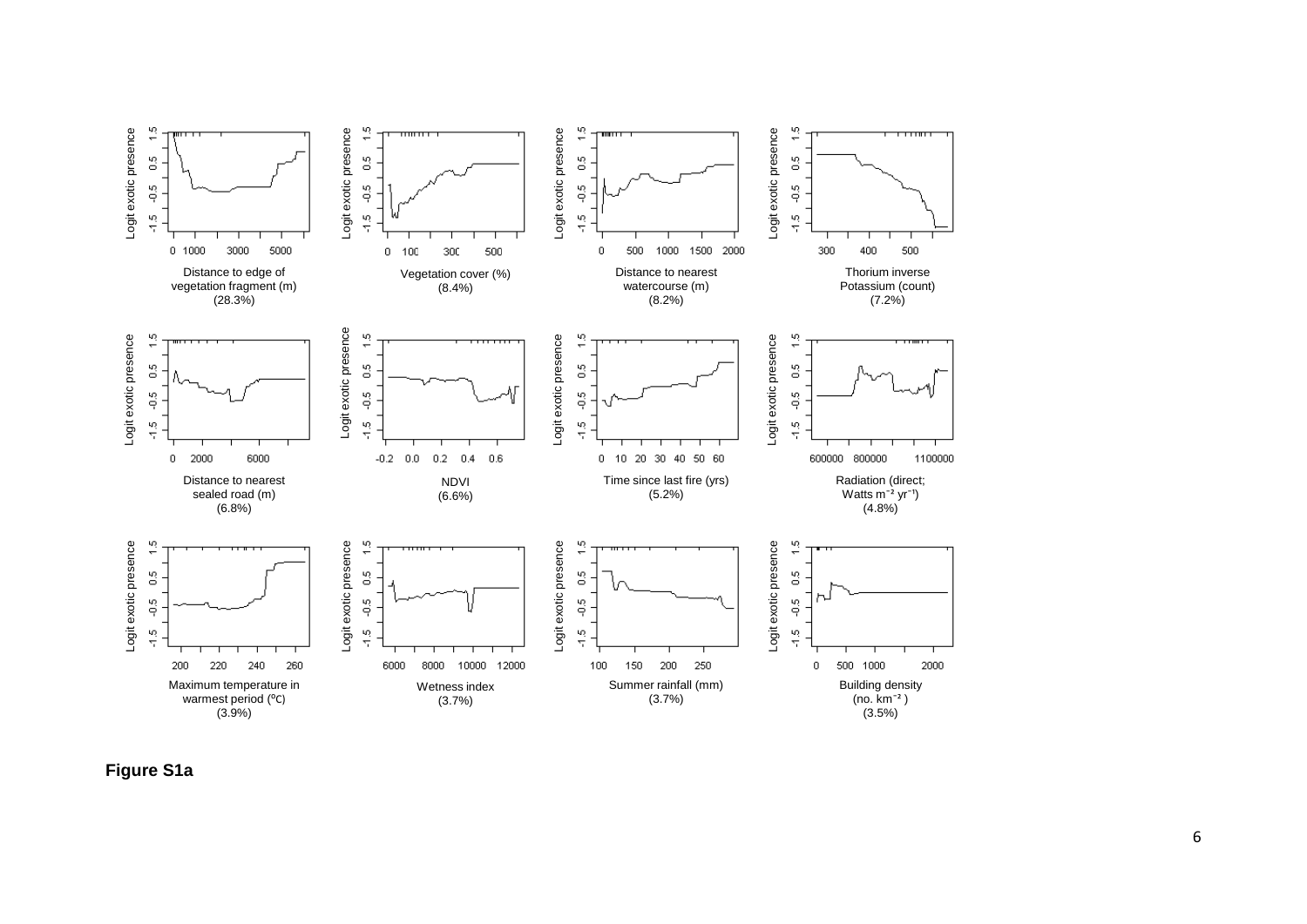

**Figure S1b**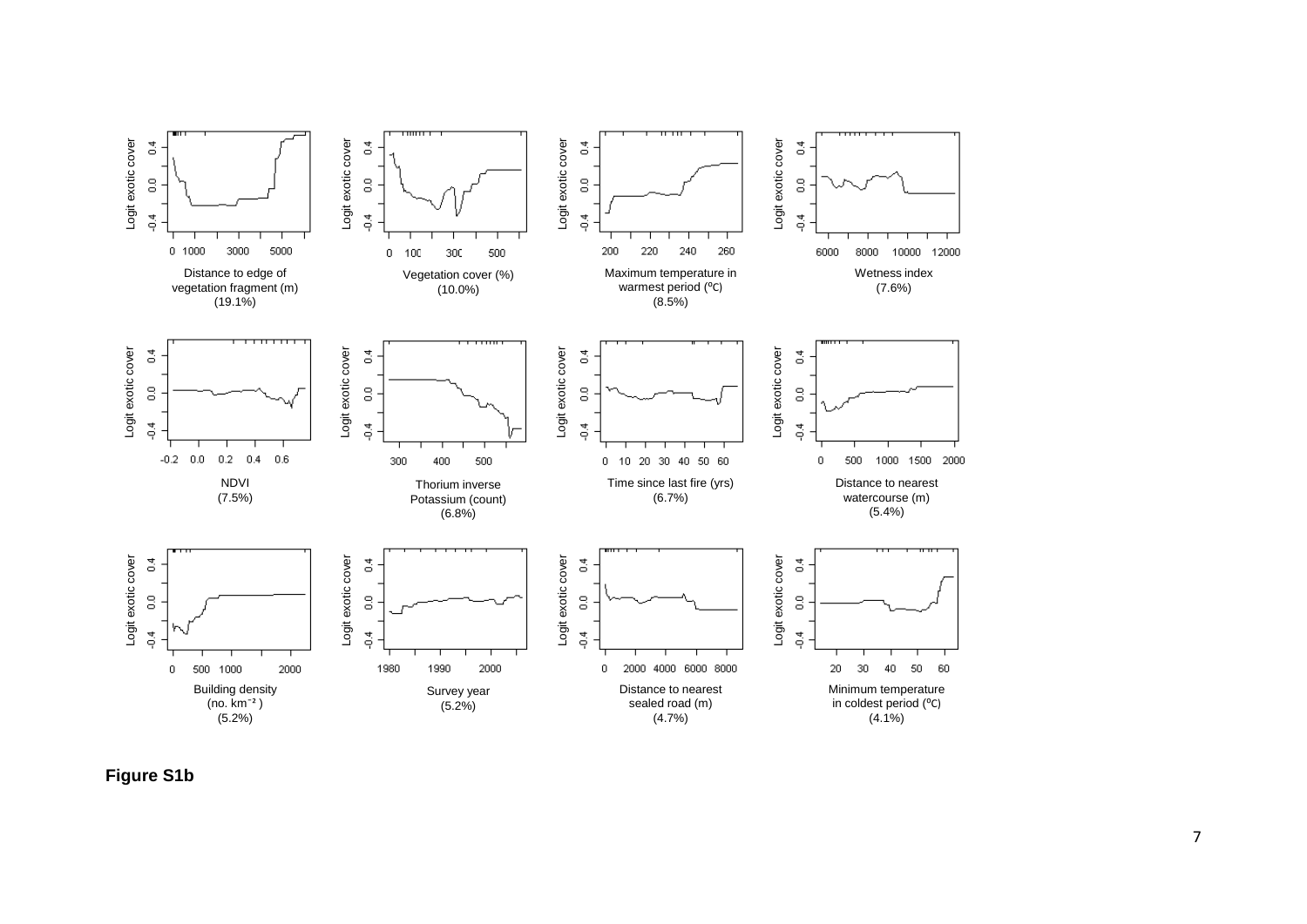

**Figure S1c**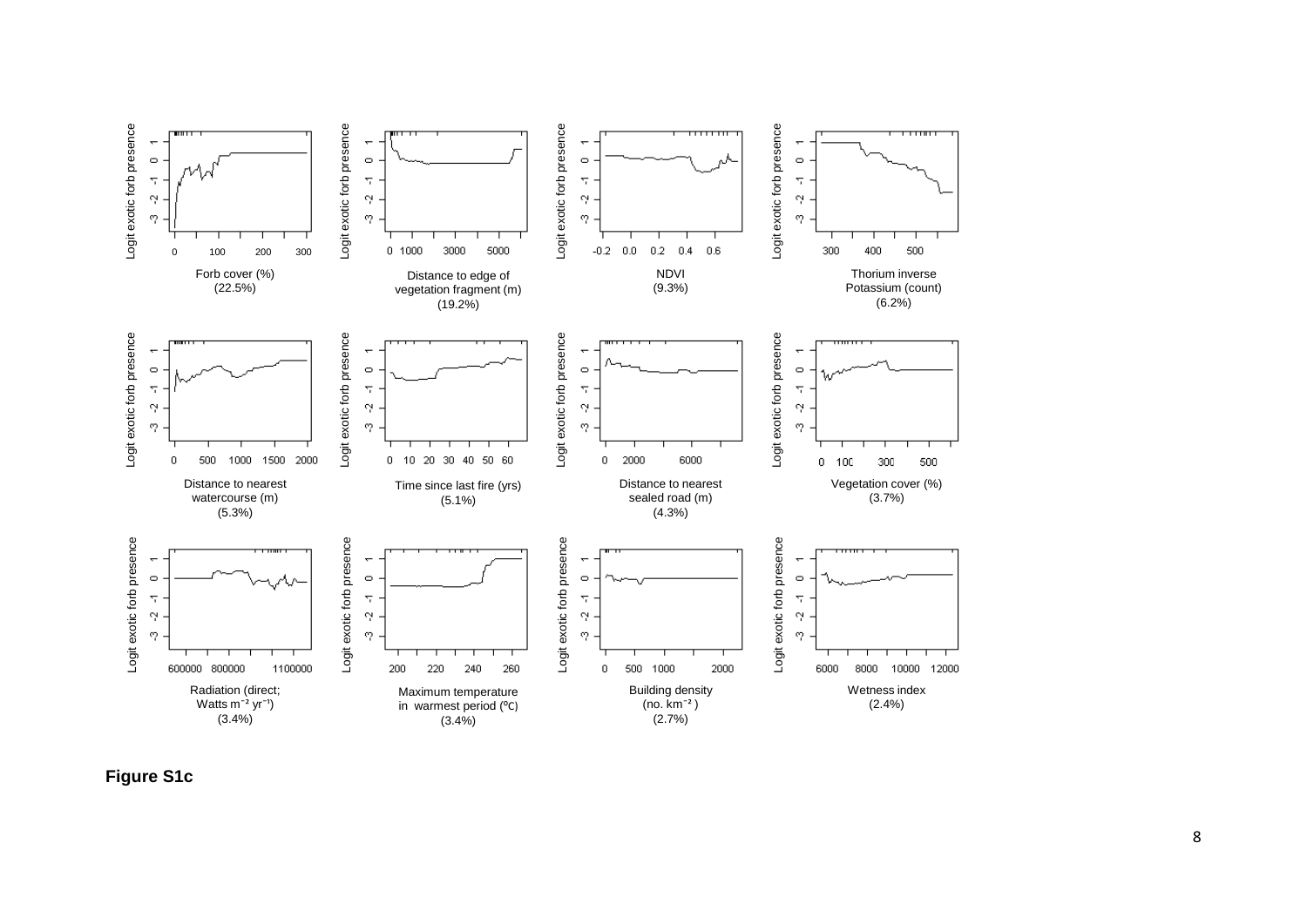

**Figure S1d**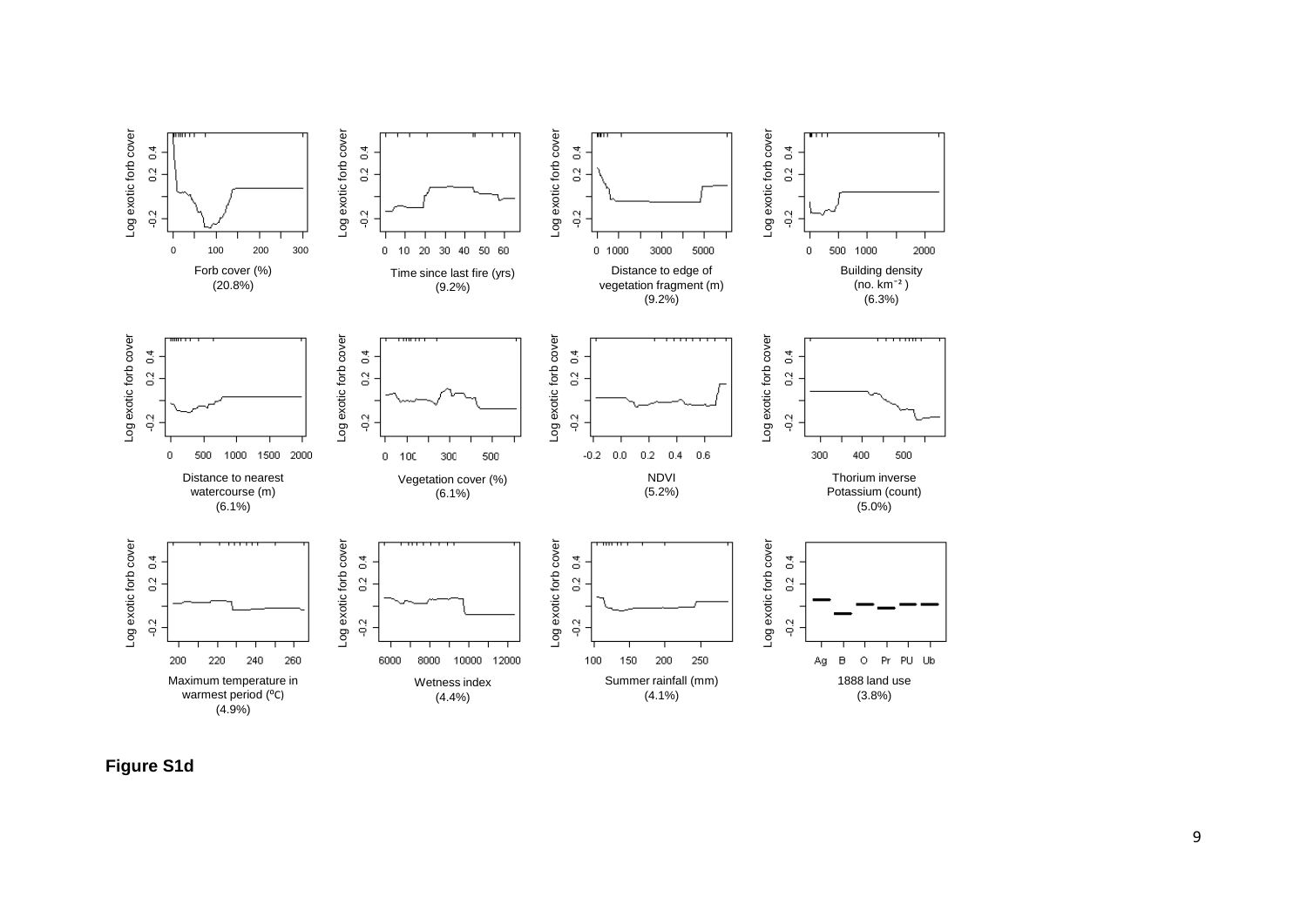| Variable 1            | Variable 2 | Interaction<br>size (%) | Description                                                                                                                                                                             |  |  |  |
|-----------------------|------------|-------------------------|-----------------------------------------------------------------------------------------------------------------------------------------------------------------------------------------|--|--|--|
| All exotic occupancy  |            |                         |                                                                                                                                                                                         |  |  |  |
| Geology               | ThorlnvPot | 62.5                    | Probability of occupancy decreases linearly from<br>low to high ThorInvPot across all geological types;<br>probability consistently highest under IgInGran.                             |  |  |  |
| Time since<br>fire    | ThorlnvPot | 18.8                    | Single-variable effects exaggerated                                                                                                                                                     |  |  |  |
| Distance to<br>edge   | Veg cover  | 13.2                    | Single-variable effects exaggerated                                                                                                                                                     |  |  |  |
| Radiation<br>(direct) | Veg cover  | 12.1                    | Peaks when both are high and at medium radiation<br>levels.                                                                                                                             |  |  |  |
| Exotic forb occupancy |            |                         |                                                                                                                                                                                         |  |  |  |
| Veg cover             | Forb cover | 56.1                    | Lowest under low forb and veg cover, steps up and<br>is highest at medium-high forb and veg cover                                                                                       |  |  |  |
| Time since<br>fire    | ThorInvPot | 30.5                    | Lowest under high ThorlnvPot and short time since<br>last fire, highest under opposite conditions; effect of<br>year since fire most apparent under low ThorInvPot                      |  |  |  |
| Geology               | ThorInvPot | 20.6                    | Probability of occupancy decreases linearly from<br>low to high ThorInvPot across all geological types;<br>probability consistently higher under IgInGran and<br>IgEx than IgIn and Sed |  |  |  |
| Distance to<br>edge   | Forb cover | 10.3                    | Highest under medium-high forb cover; effect of<br>distance to edge most pronounced under low forb<br>cover                                                                             |  |  |  |

**Table S3** Summary table showing the most important interactions (i.e. >10%) in the BRT models. The abundance models did not have interactions >5%. Model details as in Table 1.